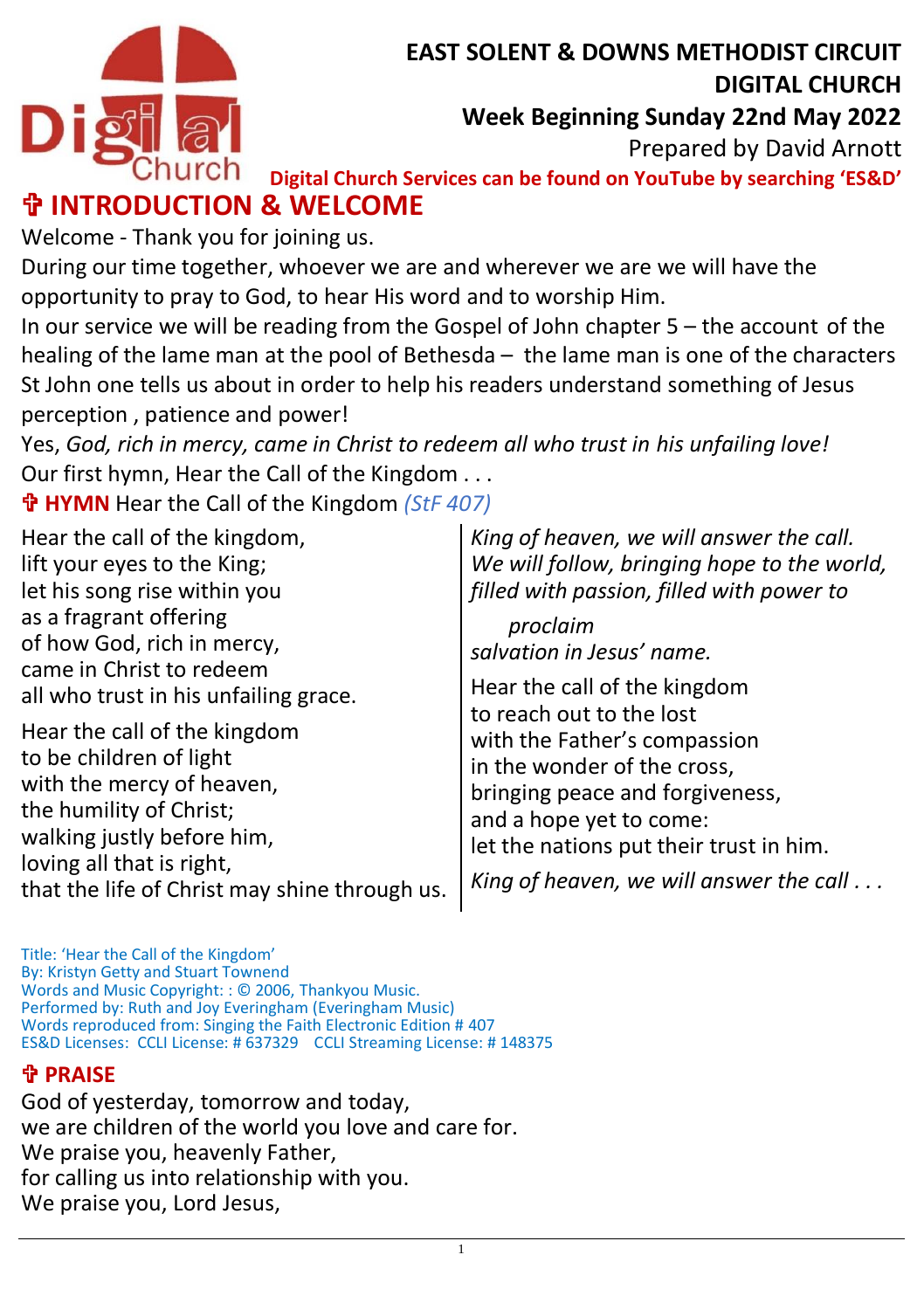for the power of your name and the protection of your prayers. We praise you, Holy Spirit,

for your guidance and gifts that enable us to draw others to you.

For you are faithful in times of uncertainty,

strong when we are weak, the breath of all our being, the energy of all our doing and the peace of all our resting. **Amen**

# **OONFESSION**

We confess to you our selfishness and lack of love: fill us with your Spirit.

### *All:* **Lord, have mercy.**

We confess to you our fear and failure in sharing our faith: fill us with your Spirit.

### *All:* **Christ, have mercy.**

We confess to you our stubbornness and lack of trust: fill us with your Spirit.

*All:* **Lord, have mercy.**

*- silence -*

#### *All:* **Lord have mercy, Christ have mercy, Lord have mercy.**

*- silence -*

To all and to each, where regret is real, God pronounces pardon and grants us the right to begin again. Thanks be to God. **Amen.**

### **令 ADORATION**

Living God, we give you thanks and praise, for you have made us and given us life, you have redeemed us and set us free. Loving God, we give you thanks and praise, for you have found us and made us your own, named us and called us 'Beloved'. Accompanying God, we give you thanks and praise, for you have promised to be with us always and nothing can separate us from your love. God, our God, we love you and adore you.

 **BIBLE READING** St John 5 v1-15 Jesus heals a lame man by a pool (NIV UK) Some time later, Jesus went up to Jerusalem for one of the Jewish festivals. Now there is in Jerusalem near the Sheep Gate a pool, which in Aramaic is called Bethesda and which is surrounded by five covered colonnades. There a great number of disabled people used to lie – the blind, the lame, the paralysed. One who was there had been an invalid for thirty-eight years. When Jesus saw him lying there and learned that he had been in this condition for a long time, he asked him*, 'Do you want to get well?'*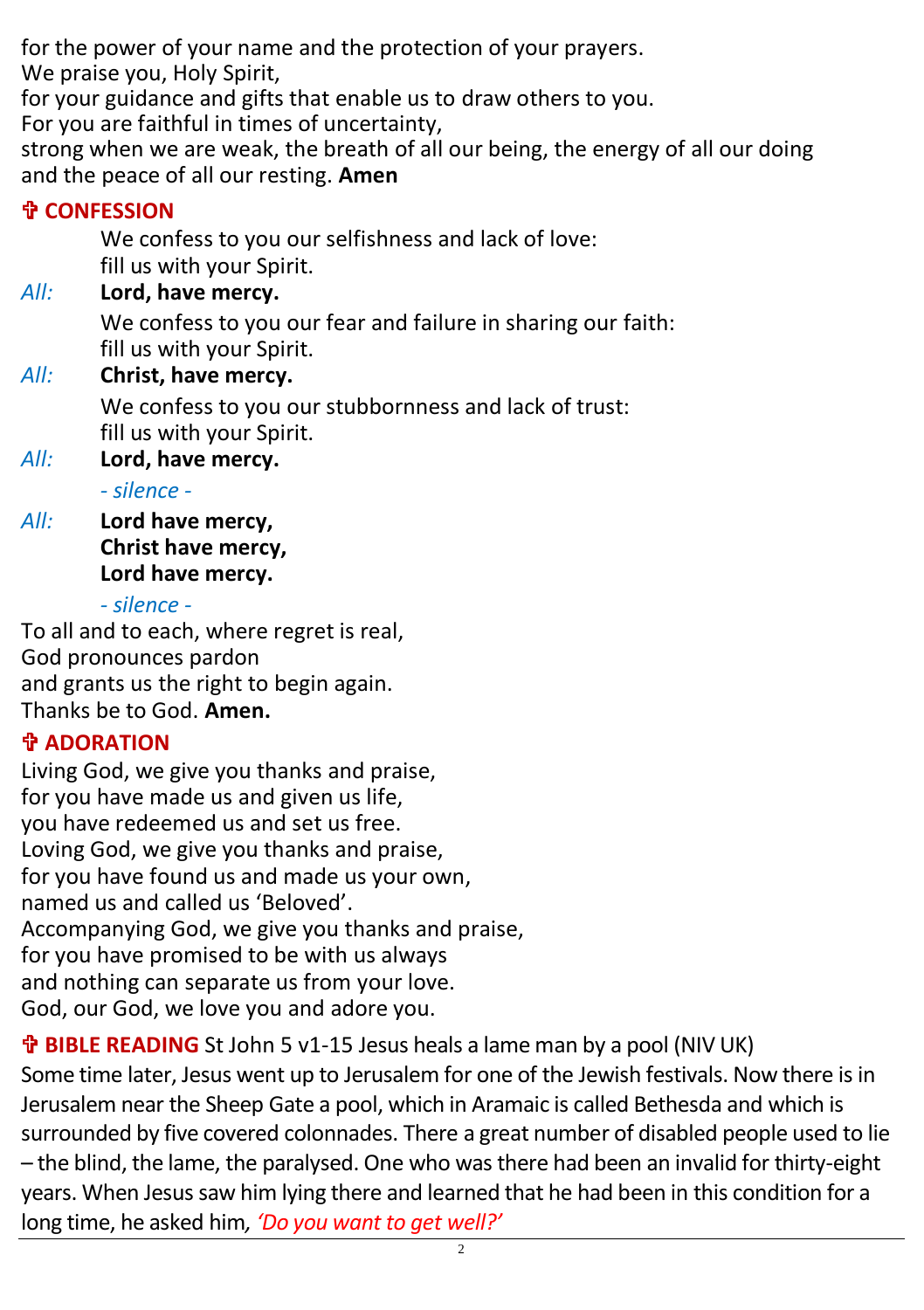*'Sir,'* the invalid replied, *'I have no one to help me into the pool when the water is stirred. While I am trying to get in, someone else goes down ahead of me.'*

Then Jesus said to him, *'Get up! Pick up your mat and walk.'* At once the man was cured; he picked up his mat and walked.

The day on which this took place was a Sabbath, and so the Jewish leaders said to the man who had been healed, *'It is the Sabbath; the law forbids you to carry your mat.'*

But he replied, *'The man who made me well said to me, "Pick up your mat and walk."'* So they asked him, *'Who is this fellow who told you to pick it up and walk?'*

The man who was healed had no idea who it was, for Jesus had slipped away into the crowd that was there.

Later Jesus found him at the temple and said to him, *'See, you are well again. Stop sinning or something worse may happen to you.'* The man went away and told the Jewish leaders that it was Jesus who had made him well.

**REFLECTION** Perception, Patience and Power!

#### **Introduction to our Gospel reading**

Have you ever thought about all the different people

– the characters – that St John in his gospel introduces us to? There is quite a variety! There is Nicodemus. Who has been described as 'very Jewish' - orthodox and guarded. He is told by Jesus that head-knowledge is not sufficient. There is the Samaritan Woman. She is chaotic in her private life, and somewhat clueless in her religion. However, she is ready to recognise Jesus,

and having realised who Jesus is  $-$  is quick to tell others about him.

Then there is the royal official. He is behind his usual sense of status and security - a desperate father seeking help for his son. Jesus says he is to go home to see his son who is made well, and the official takes Jesus at His word,

and is wonderfully rewarded with the recovery of his son.

In our reading we met another character - another instance of St John helping his readers to understand something of the way in which Jesus comes along side men and women to meet with their variety of needs.

### **Setting the Scene**

Let's set the scene.

There were 3 festivals that required Jewish men to visit Jerusalem.

- •The Festival of Passover and Unleavened Bread
- •The Festival of Weeks (also called Pentecost)
- •The Festival of Tabernacles.
- St John tells us it was festival time

- but does not tell us which festival it was. We do know that it is the Sabbath day.

At Jerusalem, near the Sheepgate, which is in the North Wall of the city, there was water - a pool, where people went to seek healing. If there was movement in the waters – some people believed that this "stirring" of the water was the work of an Angel, and that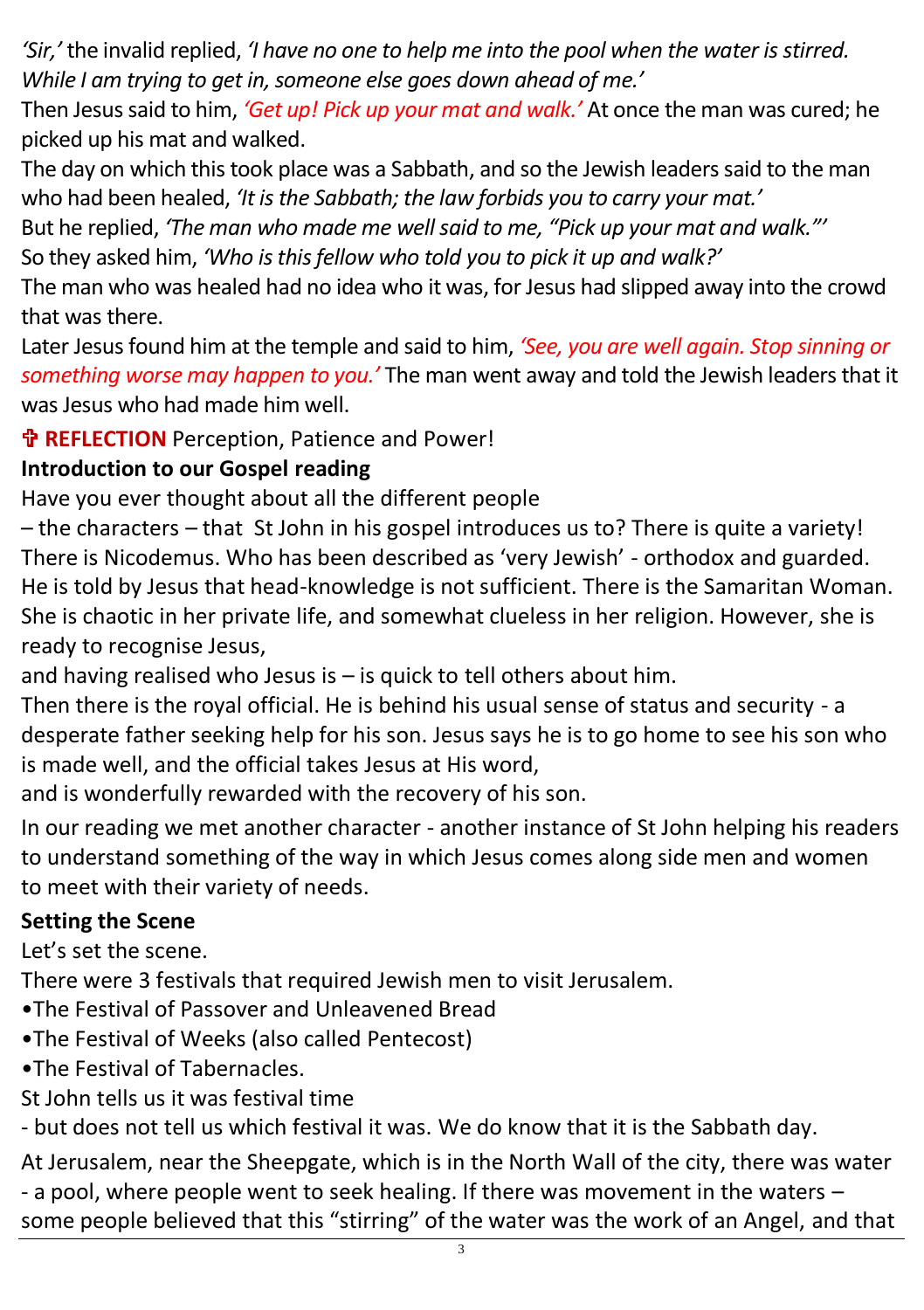the first person to get in the pool when it happens would be healed. We read that there were many disabled people there - the blind, lame and paralysed. Jesus enters the scene.

### **An encounter with a difference**

Often the Gospel accounts are of people coming to Jesus - coming with their problems, questions or illnesses; but note that this is an event when Jesus sees the lame man and approaches him. Why do we think Jesus singled-out this particular man? He was, after-all, one of many in need at the pool that day! Was it simply that Jesus had *"learned that he had been in this condition for a long time."* And it gets a bit stranger. Jesus asks the lame man a direct question – a question that at first seems a rather odd question: "Do you want to get well?"

Hang on a moment, the chap has been unable to walk for 38 years! Why would he not want to be well? It is perhaps the man's response that gives us a clue as to why Jesus asked a seemingly odd question. He says: "Sir, I have no one to help me into the pool when the water gets stirred."

No, the man does not say that he wants to get well. Rather he complains that he has no one to help him into the pool. Someone else always gets there first . . . and so the years go by.

One Biblical commentator suggests that perhaps it suits the man to sit in the shade and watch the world go by, while others carry him back and forth supplying him with food and drink!

But Jesus cuts straight through the pathetic superstition of the stirring water and the man's half-baked comments. Jesus says: "Get up, pick up your mat and walk". And amazingly, after all the years, the man is instantly and completely cured!

The man has done what Jesus asked him to and after 38 years - he is no-longer an invalid! Yes, another miracle showing Jesus' power! – but that is not the end of the encounter - it does not end there.

As the healed man walks through the streets of Jerusalem the account unfolds – he is carrying his mat! As a result the authorities accuse him of working on the Sabbath. Clearly absurd!

### **Rules, rules and obey orders**

It helps to know that according to the Pharisees, carrying a mat on the Sabbath - was work and was therefore unlawful. It did not break an Old Testament law, but it broke the Pharisees' interpretation of God's command to "remember the Sabbath day by keeping it holy" (Exodus 20 v8). This was just one of hundreds of rules the Pharisees had added to the Old Testament law, claiming their human-made rules were equal in authority to God's Word.

Back to account: What is the man's reaction to the Pharisees accusation? Again he adopts the attitude of blaming someone else. Someone just healed him, and told him to carry his mat. So that's what he is doing, carrying his bed on the Sabbath – it is not his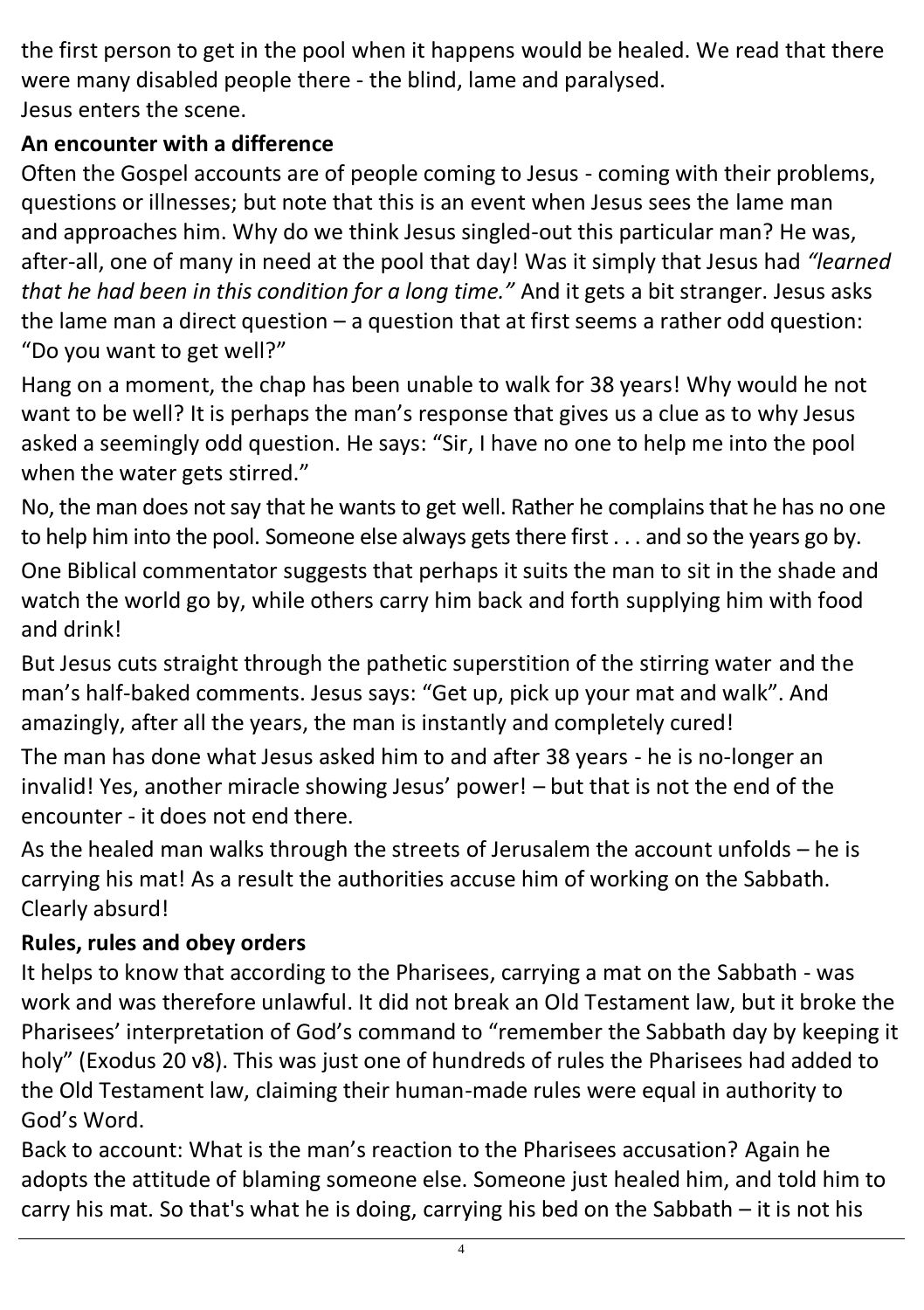fault! He's just obeying orders – he is just doing what he was told to do. How many times have we heard that!

Moving on again - there is strange twist to the story. The man who has been unable to walk for nigh on 40 years is miraculously able to walk but he does not know the name of the person who has healed him!!

### **Returning to the four different characters**

At the start we looked at 4 of the characters John presents to us. With each person – Jesus comes to the point. Nicodemus: His spiritual darkness. The Samaritan woman: Her shame and confusion. The Royal official: His very personal wretched circumstances. Now we are introduced to a long-term invalid, a man who is surly and truculent.

Was he a scrounger? He walks away from the person who has given freedom - freedom to live a normal life – and he does not even know the name of his healer!

How would you and I respond to such a person? He certainly does not look like the sort of person who is going to be a faithful follower of The Way.

In addition, we read that when Jesus comes across the man again, he warns him to change his inner attitude. Jesus knew all about both the man's physical needs and the needs of his heart.

But it seems the warning was not heeded - the man merely reports Jesus to the authorities. John is showing us that with these 4 very different individuals that Jesus has perception, patience, and power to help. He offers to release their seized lives and offers to set them free.

#### **. . . and for us now?**

As I conclude - 2 thoughts. Firstly.

The lame man who had not walked for 38 years - had been healed!

Yet the Pharisees were more concerned about their petty rules than the life and health of a human being. Their focus was not on the miracle rather they focused their attention on a broken rule, because to them the rule was most important!

Sometimes it is easy to get so caught up in our church rules and policies and traditions that we forget the real needs of the people. At these times of change in our church we need to ask are our guidelines for living - God-made or human-made? Are they helping people, or have they become needless stumbling blocks?

. . . and secondly.

After 38 years, the lame man had no hope of ever being healed. Are there times in our lives when we think that the situation we are in is hopeless - or how trapped we feel in our limitations?

God ministers to our deepest needs. God may have special work for you to do in spite of your condition, or even because of it. Many have ministered effectively to hurting people, because – through God's graciousness - they have triumphed over their hurt, situation or condition. Amen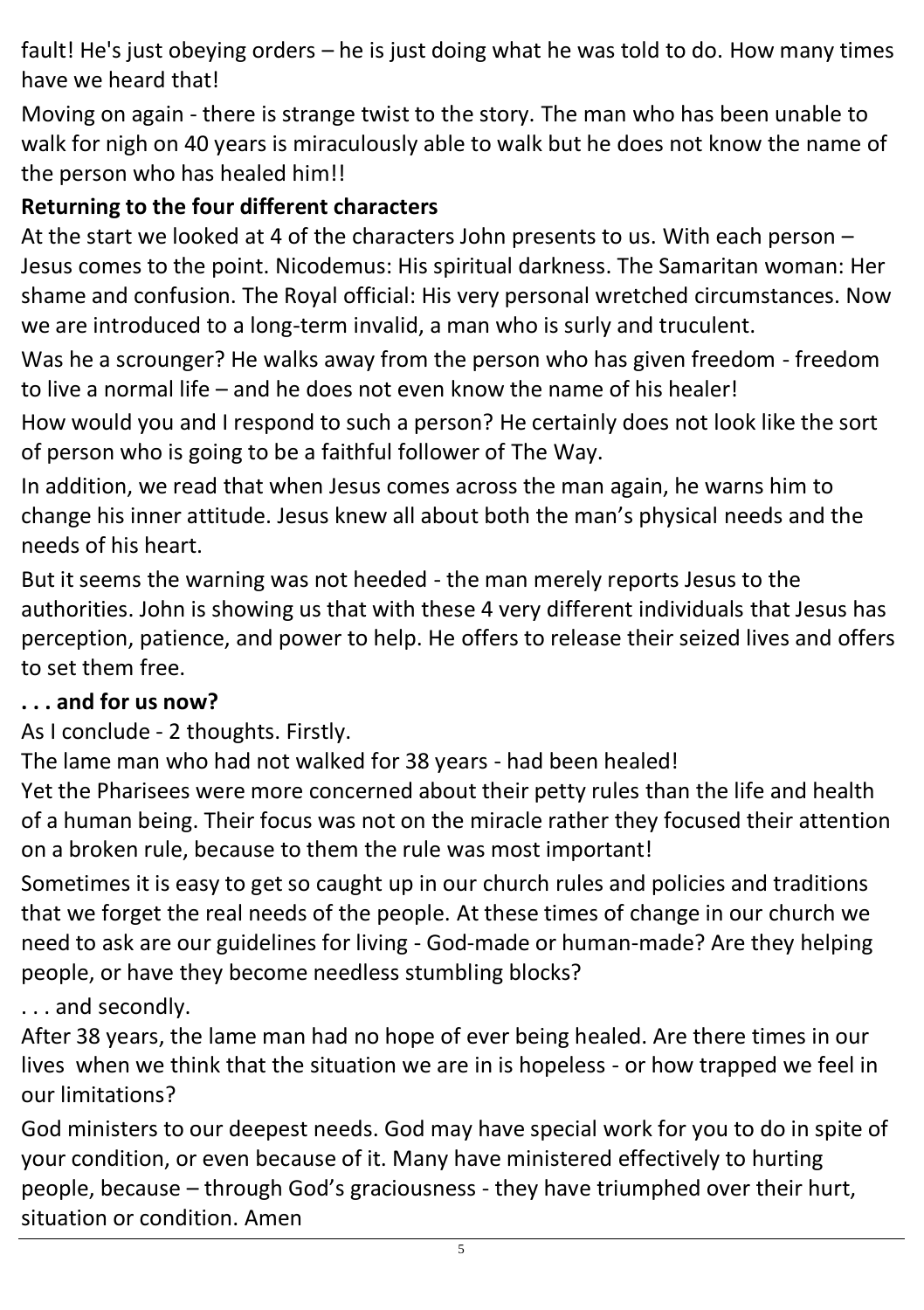**HYMN** Knowing You, Jesus *(StF 489)* All I once held dear, built my life upon, all this world reveres, and wars to own, all I once thought gain I have counted loss; spent and worthless now, compared to this.

*Knowing you, Jesus, knowing you, there is no greater thing. You're my all, you're the best, you're my joy, my righteousness, and I love you, Lord.*

Now my heart's desire is to know you more, to be found in you and known as yours. To possess by faith what I could not earn. all-surpassing gift of righteousness.

Oh, to know the power of your risen life, and to know you in your sufferings. To become like you in your death, my Lord, so with you to live and never die.

Title: 'Knowing You, Jesus By: Graham Kendrick Words and Music Copyright: © 1993 Graham Kendrick/Make Way Music Ltd Performed by: Ruth and Joy Everingham (Everingham Music) Words reproduced from: Singing the Faith Electronic Edition # 489 ES&D Licenses: CCLI License: # 637329 CCLI Streaming License: # 148375

# **PRAYERS OF INTERCESSION**

During our intercessions there will opportunities for your prayer.

Jesus Christ . . .

He came and lived in our world.

He offers now to come into the life of each person – that asks Him in.

### **He is coming again to the world - in power and glory.**

Think of someone whose life is in turmoil, who is facing a time of change and who is not sure which way to go or where to find help or how to cope with tomorrow. Ask that Christ's coming may fill them with strength.

### *- Time of silent prayer –*

Think of someone who is struggling to cope with the onset of illness or old age and looks back to unfulfilled dreams and broken promises.

Ask that Christ's coming may fill them with hope.

### *- Time of silent prayer -*

Think of someone who is overwhelmed by the pressures and the responsibilities laid upon them;

someone for whom the expectations of parents, employers, society or themselves are becoming too much to bear.

Ask that Christ's coming may fill them with a sense of their own worth.

*- Time of silent prayer -*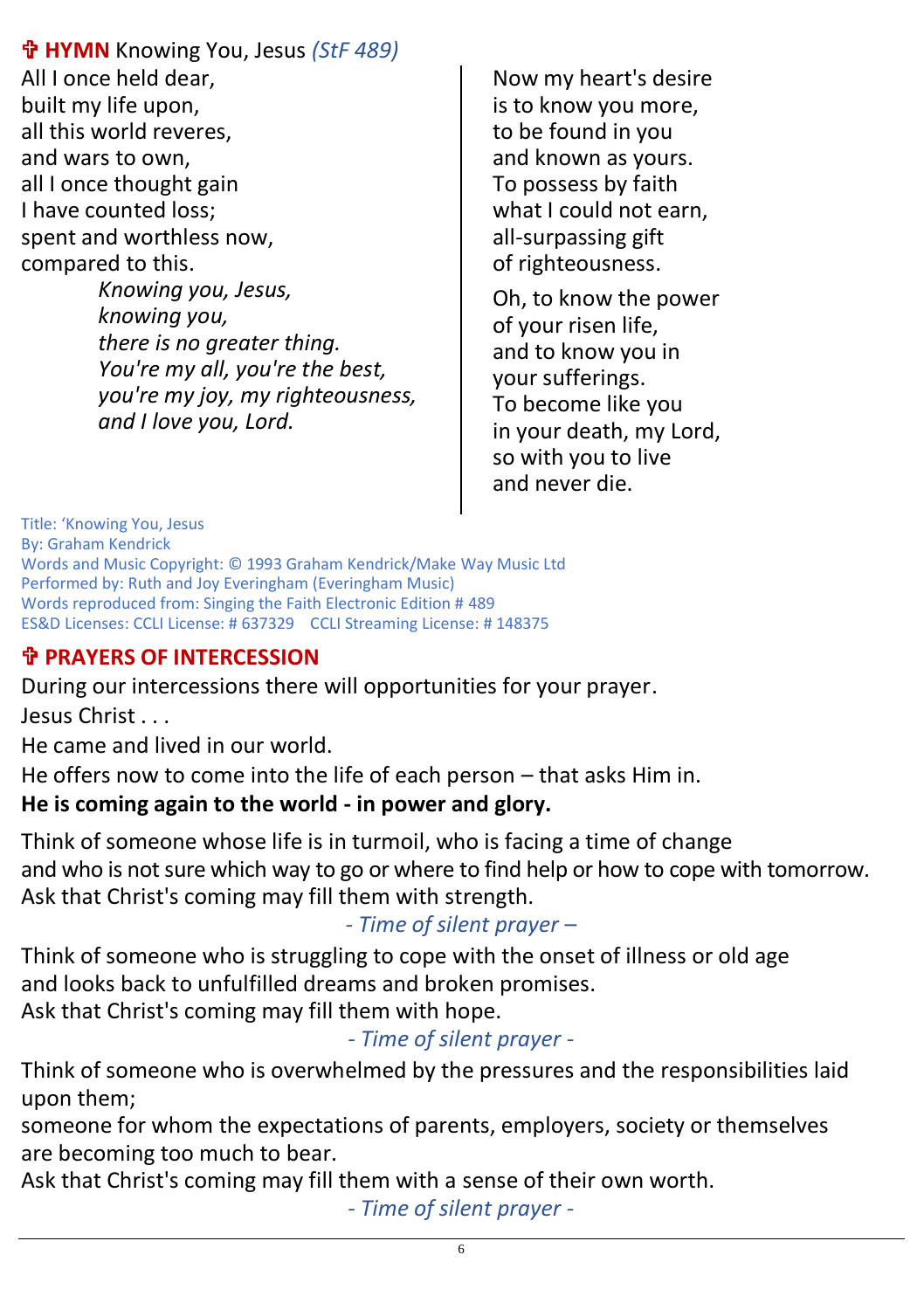Think of someone who came to your church for a number of years and now does not. They filled a seat, sung the hymns, listened to prayers and to preaching.

Ask that Christ's coming may mean that for them nothing is ever the same again.

# *- Time of silent prayer -*

Think of someone who thinks only of themselves, of their own wants and desires; someone who never sees the needs of their neighbour or blames them for being too weak. Ask that Christ's coming may soften their hearts.

*- Time of silent prayer -*

Think of a world leader facing huge decisions concerning a war, famine, environmental change, economic stability.

Ask that the promise of Christ's coming again may turn hearts and minds to their Maker. *- Time of silent prayer -*

Jesus Christ . . .

He came and lived in our world.

He offers now to come into the life of each person – that asks Him in.

# **He is coming again to the world - in power and glory.**

Think of yourself, and all your life means.

Think of all your possess and all you have done.

Think of all it will mean in the face of eternity.

Think of your relationship now with your God.

Think of all you will face tomorrow.

Ask that Christ's coming and coming again will focus you daily on Him.

*- Time of silent prayer –*

#### **Amen**

We ask our prayers in the name of Jesus Christ who came to earth and provided an example of living, who offers now to come into lives - bringing salvation – and a right relationship with God who will come to earth – in majesty - for all to see.

**HYMN** O Thou Who Camest from Above *(StF 564)*

O thou who camest from above the pure celestial fire to impart, kindle a flame of sacred love on the mean altar of my heart!

There let it for thy glory burn with inextinguishable blaze, and trembling to its source return, in humble prayer and fervent praise.

Title: 'O Thou Who Camest from Above' By: Charles Wesley Words and Music Copyright: Public Domain Performed by: Ruth & Joy Everingham (Everingham Music) Words reproduced from: Singing the Faith Electronic Edition # 564 ES&D Licenses: CCLI License: # 637329 CCLI Streaming License: # 148375

Jesus, confirm my heart's desire to work, and speak, and think for thee; still let me guard the holy fire, and still stir up thy gift in me  $-$ Ready for all thy perfect will, my acts of faith and love repeat, till death thy endless mercies seal, and make the sacrifice complete.